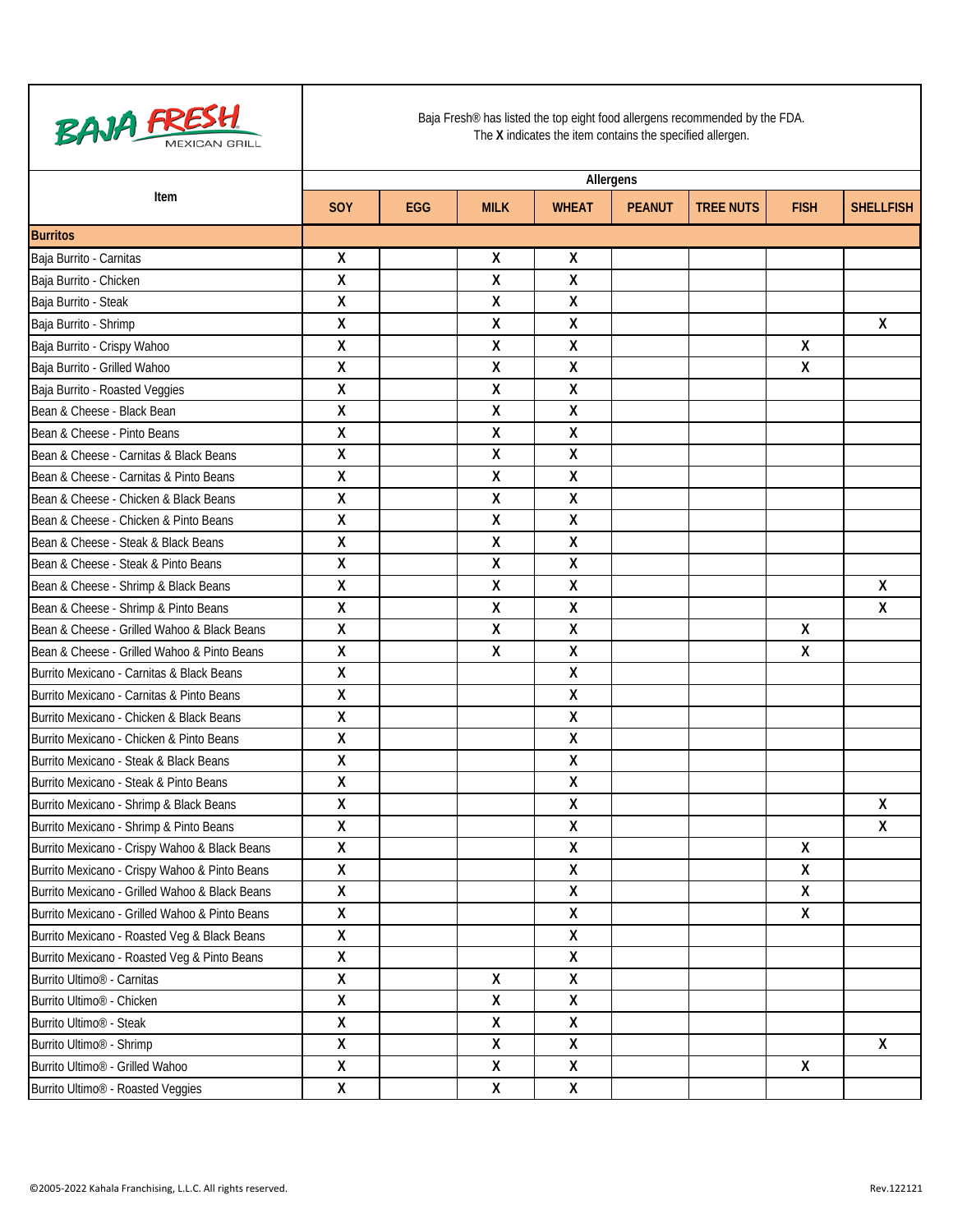

|                                              | Allergens               |            |                         |                           |               |                  |              |                  |  |  |
|----------------------------------------------|-------------------------|------------|-------------------------|---------------------------|---------------|------------------|--------------|------------------|--|--|
| Item                                         | <b>SOY</b>              | <b>EGG</b> | <b>MILK</b>             | <b>WHEAT</b>              | <b>PEANUT</b> | <b>TREE NUTS</b> | <b>FISH</b>  | <b>SHELLFISH</b> |  |  |
| Diablo Burrito - Carnitas                    | X                       | X          | χ                       | X                         |               |                  |              |                  |  |  |
| Diablo Burrito - Chicken                     | χ                       | χ          | Χ                       | $\pmb{\mathsf{X}}$        |               |                  |              |                  |  |  |
| Diablo Burrito - Steak                       | Χ                       | χ          | Χ                       | Χ                         |               |                  |              |                  |  |  |
| Diablo Burrito - Shrimp                      | χ                       | Χ          | Χ                       | $\pmb{\mathsf{X}}$        |               |                  |              | χ                |  |  |
| Diablo Burrito - Crispy Wahoo                | χ                       | χ          | Χ                       | χ                         |               |                  | χ            |                  |  |  |
| Diablo Burrito - Grilled Wahoo               | Χ                       | χ          | Χ                       | Χ                         |               |                  | χ            |                  |  |  |
| Diablo Burrito - Roasted Veggies             | χ                       | χ          | Χ                       | χ                         |               |                  |              |                  |  |  |
| Fajita Burrito - Carnitas                    | χ                       |            | Χ                       | $\pmb{\chi}$              |               |                  |              |                  |  |  |
| Fajita Burrito - Chicken                     | Χ                       |            | Χ                       | $\boldsymbol{\mathsf{X}}$ |               |                  |              |                  |  |  |
| Fajita Burrito - Steak                       | χ                       |            | Χ                       | $\pmb{\chi}$              |               |                  |              |                  |  |  |
| Fajita Burrito - Shrimp                      | Χ                       |            | Χ                       | Χ                         |               |                  |              | χ                |  |  |
| Fajita Burrito - Crispy Wahoo                | Χ                       |            | Χ                       | Χ                         |               |                  | χ            |                  |  |  |
| Fajita Burrito - Grilled Wahoo               | χ                       |            | Χ                       | $\pmb{\chi}$              |               |                  | Χ            |                  |  |  |
| Nacho Burrito - Carnitas                     | Χ                       |            | Χ                       | Χ                         |               |                  |              |                  |  |  |
| Nacho Burrito - Chicken                      | Χ                       |            | Χ                       | $\pmb{\mathsf{X}}$        |               |                  |              |                  |  |  |
| Nacho Burrito - Steak                        | χ                       |            | Χ                       | χ                         |               |                  |              |                  |  |  |
| Nacho Burrito - Shrimp                       | χ                       |            | Χ                       | $\boldsymbol{\mathsf{X}}$ |               |                  |              | Χ                |  |  |
| Nacho Burrito - Crispy Wahoo                 | χ                       |            | Χ                       | χ                         |               |                  | χ            |                  |  |  |
| Nacho Burrito - Grilled Wahoo                | χ                       |            | Χ                       | $\pmb{\mathsf{X}}$        |               |                  | χ            |                  |  |  |
| Nacho Burrito - Roasted Veggie               | Χ                       |            | Χ                       | Χ                         |               |                  |              |                  |  |  |
| Veggie Burrito - Black Beans                 | Χ                       |            | Χ                       | $\pmb{\mathsf{X}}$        |               |                  |              |                  |  |  |
| Veggie Burrito - Pinto Beans                 | χ                       |            | Χ                       | $\pmb{\chi}$              |               |                  |              |                  |  |  |
| Veggie Burrito - Carnitas & Black Beans      | Χ                       |            | Χ                       | χ                         |               |                  |              |                  |  |  |
| Veggie Burrito - Carnitas & Pinto Beans      | Χ                       |            | Χ                       | $\pmb{\mathsf{X}}$        |               |                  |              |                  |  |  |
| Veggie Burrito - Chicken & Black Beans       | χ                       |            | Χ                       | χ                         |               |                  |              |                  |  |  |
| Veggie Burrito - Chicken & Pinto Beans       | χ                       |            | Χ                       | χ                         |               |                  |              |                  |  |  |
| Veggie Burrito - Steak & Black Beans         | χ                       |            | Χ                       | Χ                         |               |                  |              |                  |  |  |
| Veggie Burrito - Steak & Pinto Beans         | Χ                       |            | Χ                       | Χ                         |               |                  |              |                  |  |  |
| Veggie Burrito - Shrimp & Black Beans        | Χ                       |            | Χ                       | $\boldsymbol{\mathsf{X}}$ |               |                  |              | Χ                |  |  |
| Veggie Burrito - Shrimp & Pinto Beans        | Χ                       |            | Χ                       | X                         |               |                  |              | X                |  |  |
| Veggie Burrito - Crispy Wahoo & Black Beans  | $\overline{\mathsf{X}}$ |            | $\overline{\mathsf{x}}$ | $\overline{X}$            |               |                  | Χ            |                  |  |  |
| Veggie Burrito - Crispy Wahoo & Pinto Beans  | Χ                       |            | Χ                       | X                         |               |                  | X            |                  |  |  |
| Veggie Burrito - Grilled Wahoo & Black Beans | χ                       |            | χ                       | $\boldsymbol{X}$          |               |                  | $\mathsf{X}$ |                  |  |  |
| Veggie Burrito - Grilled Wahoo & Pinto Beans | χ                       |            | Χ                       | $\pmb{\mathsf{X}}$        |               |                  | X            |                  |  |  |
| Rice Bean & Cheese - Black Bean              | X                       |            | X                       | X                         |               |                  |              |                  |  |  |
| Rice Bean & Cheese - Pinto Beans             | Χ                       |            | Χ                       | X                         |               |                  |              |                  |  |  |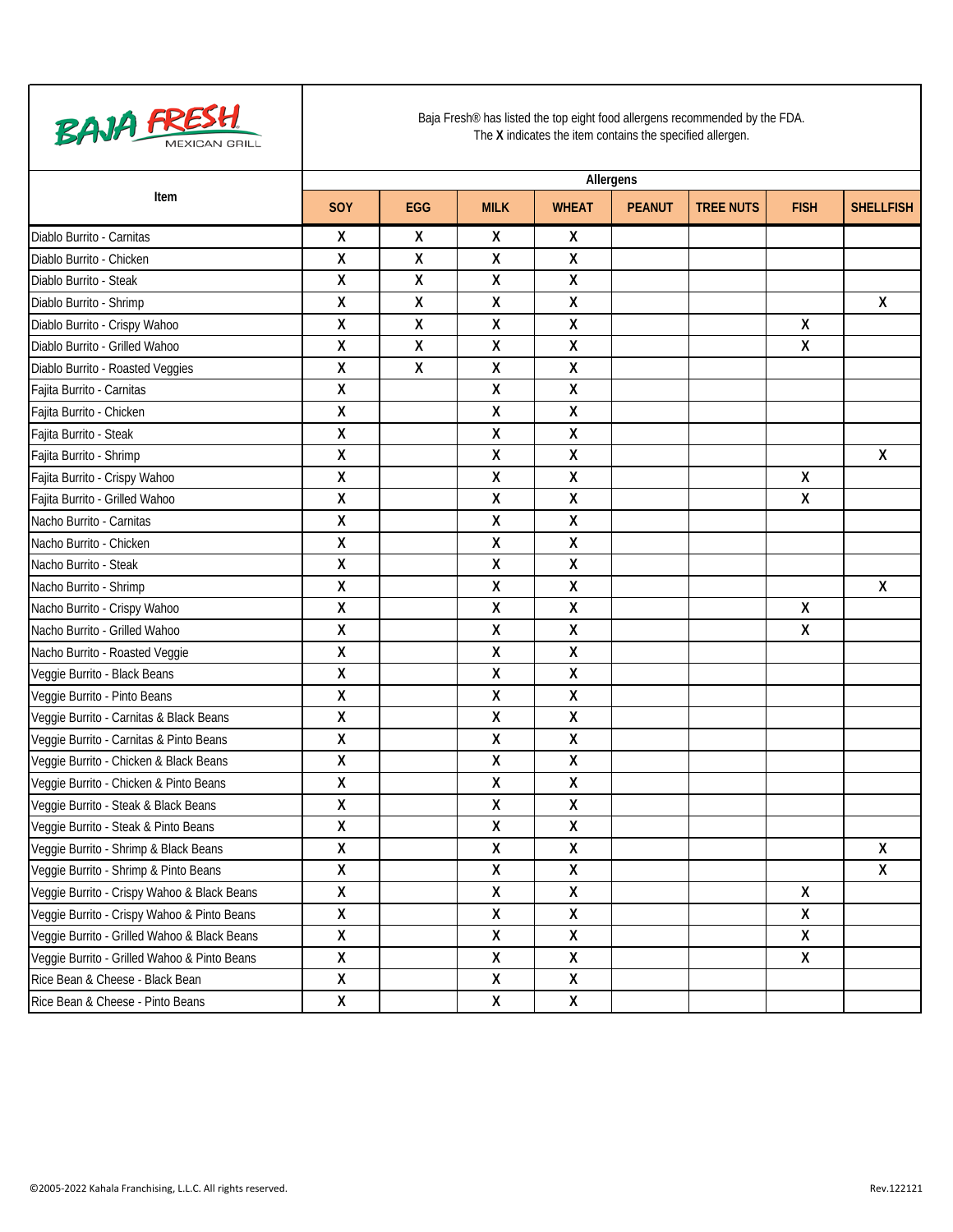

|                                             |                         | Allergens  |                    |                           |               |                  |                         |                  |  |  |  |
|---------------------------------------------|-------------------------|------------|--------------------|---------------------------|---------------|------------------|-------------------------|------------------|--|--|--|
| Item                                        | SOY                     | <b>EGG</b> | <b>MILK</b>        | <b>WHEAT</b>              | <b>PEANUT</b> | <b>TREE NUTS</b> | <b>FISH</b>             | <b>SHELLFISH</b> |  |  |  |
| Dos Manos - Carnitas & Black Beans          | X                       |            | χ                  | $\mathsf{X}$              |               |                  |                         |                  |  |  |  |
| Dos Manos - Carnitas & Pinto Beans          | $\pmb{\mathsf{X}}$      |            | $\overline{X}$     | Χ                         |               |                  |                         |                  |  |  |  |
| Dos Manos - Chicken & Black Beans           | $\pmb{\mathsf{X}}$      |            | $\pmb{\chi}$       | X                         |               |                  |                         |                  |  |  |  |
| Dos Manos - Chicken & Pinto Beans           | $\pmb{\mathsf{X}}$      |            | Χ                  | X                         |               |                  |                         |                  |  |  |  |
| Dos Manos - Steak & Black Beans             | $\pmb{\mathsf{X}}$      |            | $\pmb{\mathsf{X}}$ | $\pmb{\chi}$              |               |                  |                         |                  |  |  |  |
| Dos Manos - Steak & Pinto Beans             | $\overline{X}$          |            | Χ                  | $\boldsymbol{\mathsf{X}}$ |               |                  |                         |                  |  |  |  |
| Dos Manos - Shrimp & Black Beans            | $\pmb{\mathsf{X}}$      |            | Χ                  | Χ                         |               |                  |                         | X                |  |  |  |
| Dos Manos - Shrimp & Pinto Beans            | $\overline{X}$          |            | Χ                  | X                         |               |                  |                         | $\overline{X}$   |  |  |  |
| Dos Manos - Crispy Wahoo & Black Beans      | $\pmb{\mathsf{X}}$      |            | Χ                  | $\pmb{\mathsf{X}}$        |               |                  | X                       |                  |  |  |  |
| Dos Manos - Crispy Wahoo & Pinto Beans      | $\pmb{\mathsf{X}}$      |            | Χ                  | Χ                         |               |                  | X                       |                  |  |  |  |
| Dos Manos - Grilled Wahoo & Black Beans     | $\pmb{\mathsf{X}}$      |            | X                  | $\boldsymbol{\mathsf{X}}$ |               |                  | $\overline{\mathsf{x}}$ |                  |  |  |  |
| Dos Manos - Grilled Wahoo & Pinto Beans     | $\pmb{\mathsf{X}}$      |            | $\pmb{\mathsf{X}}$ | $\pmb{\mathsf{X}}$        |               |                  | $\pmb{\mathsf{X}}$      |                  |  |  |  |
| Dos Manos - Roasted Veggie & Black Beans    | $\pmb{\mathsf{X}}$      |            | Χ                  | $\pmb{\chi}$              |               |                  |                         |                  |  |  |  |
| Dos Manos - Roasted Veggie & Pinto Beans    | $\pmb{\mathsf{X}}$      |            | $\pmb{\mathsf{X}}$ | $\mathsf{X}$              |               |                  |                         |                  |  |  |  |
| Add Enchilado Style to Chips                |                         |            | $\pmb{\mathsf{X}}$ |                           |               |                  |                         |                  |  |  |  |
| Add Enchilada Style to Burrito              |                         |            | $\pmb{\mathsf{X}}$ |                           |               |                  |                         |                  |  |  |  |
| <b>Tacos</b>                                |                         |            |                    |                           |               |                  |                         |                  |  |  |  |
| Americano Taco - Carnitas                   | X                       |            | $\pmb{\mathsf{X}}$ | $\mathsf{X}$              |               |                  |                         |                  |  |  |  |
| Americano Taco - Chicken                    | $\pmb{\mathsf{X}}$      |            | Χ                  | Χ                         |               |                  |                         |                  |  |  |  |
| Americano Taco - Steak                      | $\pmb{\mathsf{X}}$      |            | $\pmb{\mathsf{X}}$ | Χ                         |               |                  |                         |                  |  |  |  |
| Americano Taco - Shrimp                     | $\overline{\mathsf{X}}$ |            | χ                  | X                         |               |                  |                         | Χ                |  |  |  |
| Americano Taco - Crispy Wahoo               | $\pmb{\mathsf{X}}$      |            | Χ                  | Χ                         |               |                  | Χ                       |                  |  |  |  |
| Americano Taco - Grilled Wahoo              | $\pmb{\mathsf{X}}$      |            | $\pmb{\mathsf{X}}$ | $\pmb{\mathsf{X}}$        |               |                  | $\mathsf{X}$            |                  |  |  |  |
| Americano Taco - Roasted Veggies            | $\pmb{\mathsf{X}}$      |            | $\pmb{\mathsf{X}}$ | Χ                         |               |                  |                         |                  |  |  |  |
| Crispy Wahoo Taco (Corn Tortilla)           |                         | X          |                    | X                         |               |                  | $\pmb{\mathsf{X}}$      |                  |  |  |  |
| Grilled Wahoo Taco (Corn Tortilla)          |                         |            |                    |                           |               |                  | $\pmb{\chi}$            |                  |  |  |  |
| Grilled Shrimp Taco (Corn Tortilla)         |                         |            |                    |                           |               |                  |                         | Χ                |  |  |  |
| Baja Taco - Carnitas (Corn Tortilla)        |                         |            |                    |                           |               |                  |                         |                  |  |  |  |
| Baja Taco - Chicken (Corn Tortilla)         | Χ                       |            |                    | Χ                         |               |                  |                         |                  |  |  |  |
| Baja Taco - Steak (Corn Tortilla)           | $\pmb{\mathsf{X}}$      |            |                    | $\pmb{\chi}$              |               |                  |                         |                  |  |  |  |
| Baja Taco - Shrimp (Corn Tortilla)          |                         |            |                    |                           |               |                  |                         | Χ                |  |  |  |
| Baja Taco - Roasted Veggies (Corn Tortilla) |                         |            |                    |                           |               |                  |                         |                  |  |  |  |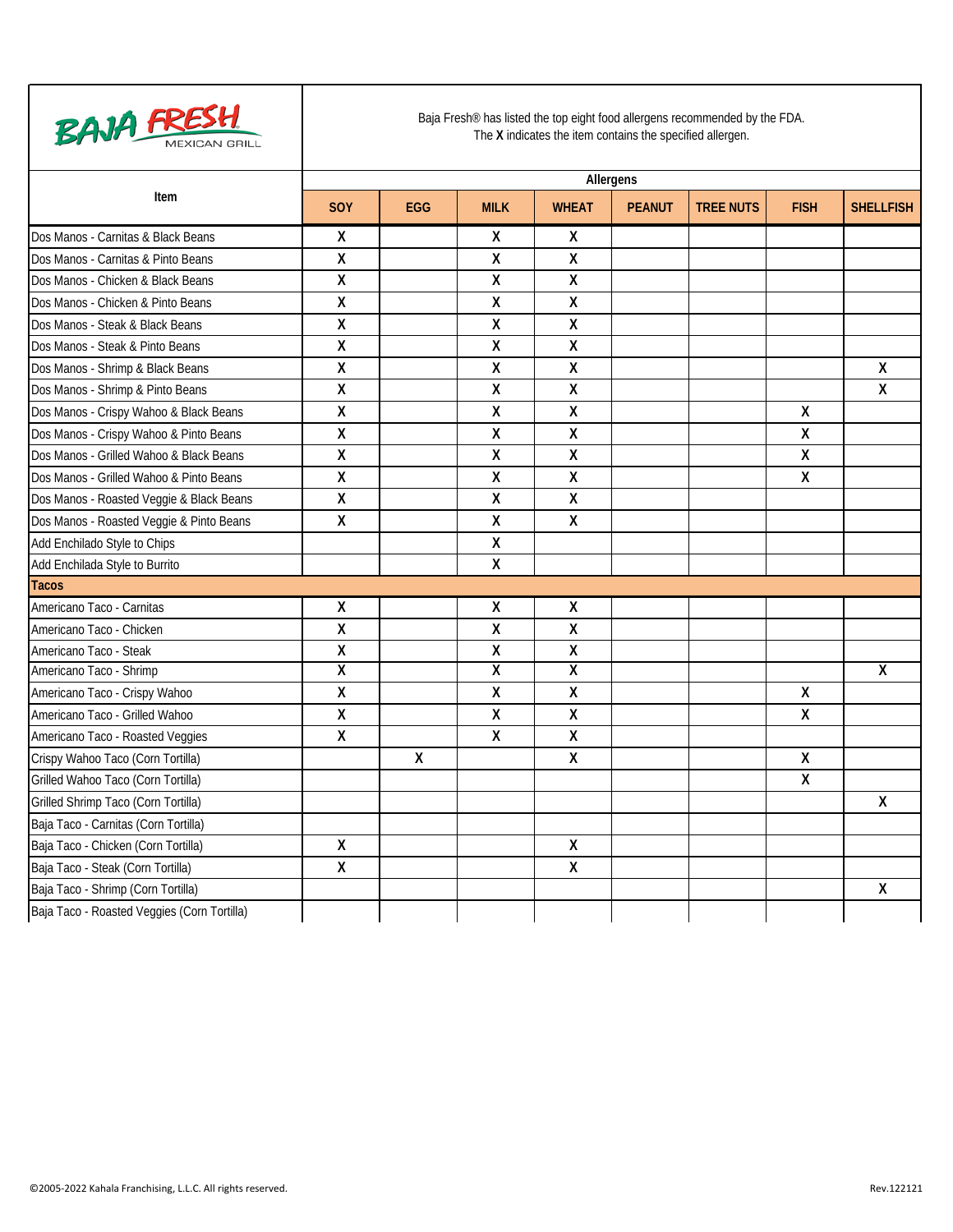

|                                               | Allergens          |            |             |                           |               |                  |             |                    |  |  |
|-----------------------------------------------|--------------------|------------|-------------|---------------------------|---------------|------------------|-------------|--------------------|--|--|
| Item                                          | <b>SOY</b>         | <b>EGG</b> | <b>MILK</b> | <b>WHEAT</b>              | <b>PEANUT</b> | <b>TREE NUTS</b> | <b>FISH</b> | <b>SHELLFISH</b>   |  |  |
| <b>Salads (Without Dressing)</b>              |                    |            |             |                           |               |                  |             |                    |  |  |
| Baja BBQ Chicken Salad                        | X                  |            |             | X                         |               |                  |             |                    |  |  |
| Baja Ensalada                                 |                    |            | χ           |                           |               |                  |             |                    |  |  |
| Baja Ensalada - Carnitas                      |                    |            | χ           |                           |               |                  |             |                    |  |  |
| Baja Ensalada - Chicken                       | X                  |            | Χ           | X                         |               |                  |             |                    |  |  |
| Baja Ensalada - Steak                         | $\pmb{\mathsf{X}}$ |            | Χ           | $\mathsf{X}$              |               |                  |             |                    |  |  |
| Baja Ensalada - Shrimp                        |                    |            | Χ           |                           |               |                  |             | X                  |  |  |
| Baja Ensalada - Grilled Wahoo                 |                    |            | Χ           |                           |               |                  | χ           |                    |  |  |
| Baja Ensalada - Roasted Veggies               |                    |            | Χ           |                           |               |                  |             |                    |  |  |
| Grilled Chili Lime - Chicken                  | $\pmb{\mathsf{X}}$ |            | Χ           | $\pmb{\chi}$              |               |                  |             |                    |  |  |
| Grilled Chili Lime - Steak                    | $\pmb{\mathsf{X}}$ |            | Χ           | $\mathsf{X}$              |               |                  |             |                    |  |  |
| Grilled Chili Lime - Shrimp                   |                    |            | Χ           |                           |               |                  |             | X                  |  |  |
| Tostada Salad - Pinto Beans                   | X                  |            | Χ           | $\boldsymbol{\mathsf{X}}$ |               |                  |             |                    |  |  |
| Tostada Salad - Black Beans                   | $\pmb{\mathsf{X}}$ |            | Χ           | $\pmb{\chi}$              |               |                  |             |                    |  |  |
| Tostada Salad - Carnitas & Black Beans        | $\pmb{\mathsf{X}}$ |            | Χ           | $\boldsymbol{\mathsf{X}}$ |               |                  |             |                    |  |  |
| Tostada Salad - Carnitas & Pinto Beans        | X                  |            | Χ           | $\pmb{\chi}$              |               |                  |             |                    |  |  |
| Tostada Salad - Chicken & Black Beans         | $\pmb{\mathsf{X}}$ |            | Χ           | $\pmb{\chi}$              |               |                  |             |                    |  |  |
| Tostada Salad - Chicken & Pinto Beans         | $\pmb{\mathsf{X}}$ |            | Χ           | $\mathsf{X}$              |               |                  |             |                    |  |  |
| Tostada Salad - Steak & Black Beans           | X                  |            | Χ           | $\pmb{\chi}$              |               |                  |             |                    |  |  |
| Tostada Salad - Steak & Pinto Beans           | $\pmb{\mathsf{X}}$ |            | Χ           | χ                         |               |                  |             |                    |  |  |
| Tostada Salad - Shrimp & Black Beans          | $\pmb{\mathsf{X}}$ |            | Χ           | $\mathsf{X}$              |               |                  |             | $\pmb{\mathsf{X}}$ |  |  |
| Tostada Salad - Shrimp & Pinto Beans          | $\pmb{\mathsf{X}}$ |            | Χ           | $\pmb{\chi}$              |               |                  |             | Χ                  |  |  |
| Tostada Salad - Roasted Veggies & Black Beans | $\pmb{\mathsf{X}}$ |            | Χ           | χ                         |               |                  |             |                    |  |  |
| Tostada Salad - Roasted Veggies & Pinto Beans | X                  |            | Χ           | $\mathsf{X}$              |               |                  |             |                    |  |  |
| <b>Favorites</b>                              |                    |            |             |                           |               |                  |             |                    |  |  |
| Baja Bowl - Carnitas & Black Beans            |                    |            |             |                           |               |                  |             |                    |  |  |
| Baja Bowl - Carnitas & Pinto Beans            |                    |            |             |                           |               |                  |             |                    |  |  |
| Baja Bowl - Chicken & Black Beans             | X                  |            |             | $\pmb{\chi}$              |               |                  |             |                    |  |  |
| Baja Bowl - Chicken & Pinto Beans             | $\pmb{\mathsf{X}}$ |            |             | $\pmb{\chi}$              |               |                  |             |                    |  |  |
| Baja Bowl - Steak & Black Beans               | Χ                  |            |             | Χ                         |               |                  |             |                    |  |  |
| Baja Bowl - Steak & Pinto Beans               | X                  |            |             | X                         |               |                  |             |                    |  |  |
| Baja Bowl - Shrimp & Black Beans              |                    |            |             |                           |               |                  |             | X                  |  |  |
| Baja Bowl - Shrimp & Pinto Beans              |                    |            |             |                           |               |                  |             | X                  |  |  |
| Baja Bowl - Crispy Wahoo & Black Beans        |                    |            |             | $\mathsf{X}$              |               |                  | X           |                    |  |  |
| Baja Bowl - Crispy Wahoo & Pinto Beans        |                    |            |             | χ                         |               |                  | Χ           |                    |  |  |
| Baja Bowl - Grilled Wahoo & Black Beans       |                    |            |             |                           |               |                  | Χ           |                    |  |  |
| Baja Bowl - Grilled Wahoo & Pinto Beans       |                    |            |             |                           |               |                  | Χ           |                    |  |  |
| Baja Bowl - Roasted Veggies & Black Beans     |                    |            |             |                           |               |                  |             |                    |  |  |
| Baja Bowl - Roasted Veggies & Pinto Beans     |                    |            |             |                           |               |                  |             |                    |  |  |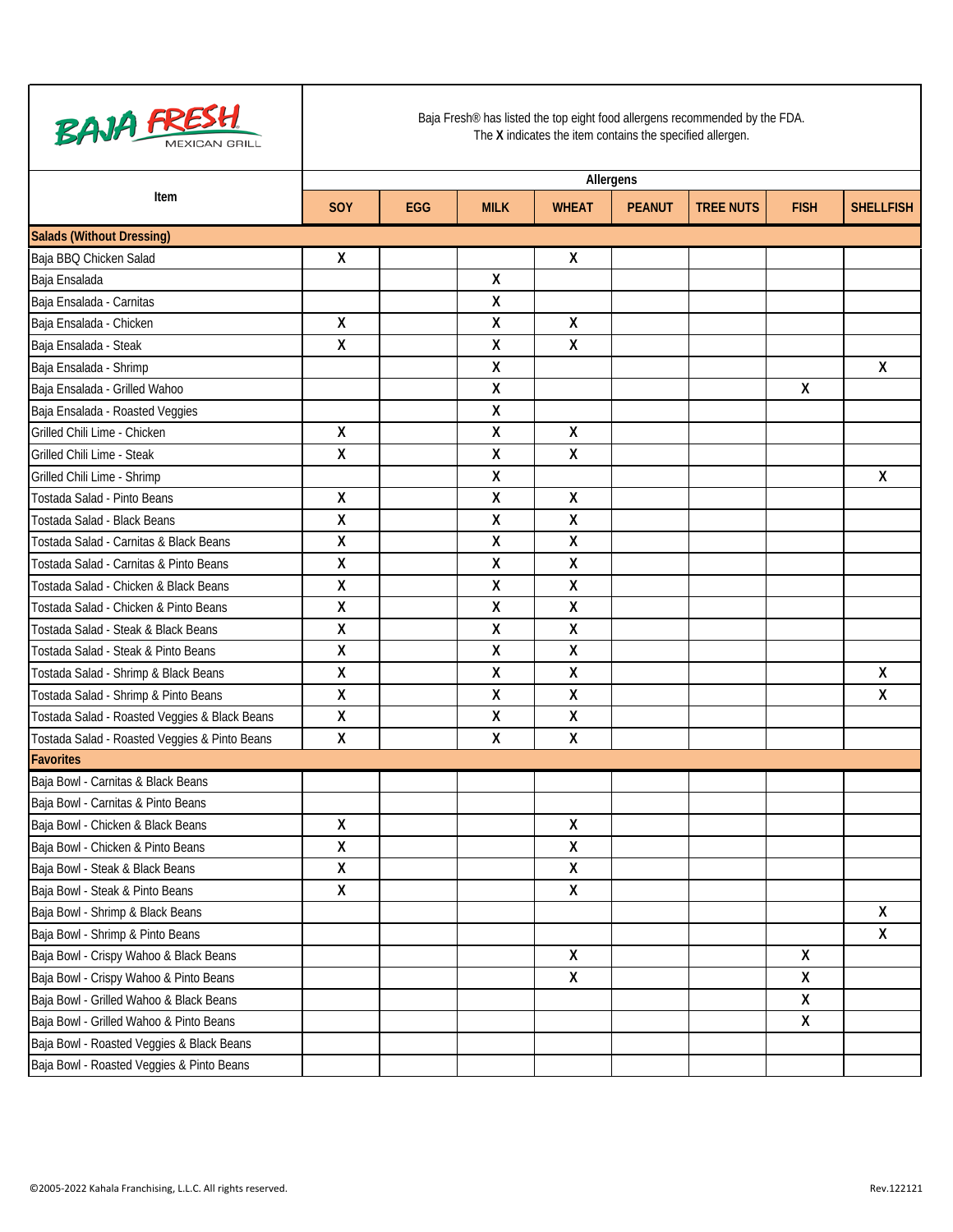

|                                                   | Allergens          |            |             |                    |               |                  |             |                  |  |
|---------------------------------------------------|--------------------|------------|-------------|--------------------|---------------|------------------|-------------|------------------|--|
| Item                                              | <b>SOY</b>         | <b>EGG</b> | <b>MILK</b> | <b>WHEAT</b>       | <b>PEANUT</b> | <b>TREE NUTS</b> | <b>FISH</b> | <b>SHELLFISH</b> |  |
| Quesadilla - Cheese                               | X                  |            | χ           | χ                  |               |                  |             |                  |  |
| Quesadilla - Carnitas                             | X                  |            | Χ           | χ                  |               |                  |             |                  |  |
| Quesadilla - Chicken                              | X                  |            | Χ           | Χ                  |               |                  |             |                  |  |
| Quesadilla - Steak                                | $\pmb{\mathsf{X}}$ |            | Χ           | $\pmb{\mathsf{X}}$ |               |                  |             |                  |  |
| Quesadilla - Shrimp                               | X                  |            | Χ           | Χ                  |               |                  |             | X                |  |
| Quesadilla - Crispy Wahoo                         | Χ                  |            | Χ           | χ                  |               |                  | χ           |                  |  |
| Quesadilla - Roasted Veggies                      | X                  |            | Χ           | Χ                  |               |                  |             |                  |  |
| Fajitas - Carnitas & Black Bean (Corn Tortilla)   |                    |            | χ           |                    |               |                  |             |                  |  |
| Fajitas - Carnitas & Pinto Beans (Corn Tortilla)  |                    |            | Χ           |                    |               |                  |             |                  |  |
| Fajitas - Carnitas & Black Beans (Flour Tortilla) | X                  |            | Χ           | χ                  |               |                  |             |                  |  |
| Fajitas - Carnitas & Pinto Beans (Flour Tortilla) | Χ                  |            | Χ           | Χ                  |               |                  |             |                  |  |
| Fajitas - Chicken & Black Beans (Corn Tortilla)   | X                  |            | Χ           | χ                  |               |                  |             |                  |  |
| Fajitas - Chicken & Pinto Beans (Corn Tortilla)   | X                  |            | Χ           | Χ                  |               |                  |             |                  |  |
| Fajitas - Chicken & Black Beans (Flour Tortilla)  | Χ                  |            | χ           | χ                  |               |                  |             |                  |  |
| Fajitas - Chicken & Pinto Beans (Flour Tortilla)  | X                  |            | Χ           | Χ                  |               |                  |             |                  |  |
| Fajitas - Steak & Black Beans (Corn Tortilla)     | Χ                  |            | Χ           | Χ                  |               |                  |             |                  |  |
| Fajitas - Steak & Pinto Beans (Corn Tortilla)     | $\pmb{\mathsf{X}}$ |            | X           | $\pmb{\mathsf{X}}$ |               |                  |             |                  |  |
| Fajitas - Steak & Black Beans (Flour Tortilla)    | X                  |            | χ           | χ                  |               |                  |             |                  |  |
| Fajitas - Steak & Pinto Beans (Flour Tortilla)    | X                  |            | Χ           | Χ                  |               |                  |             |                  |  |
| Fajitas - Shrimp & Black Beans (Corn Tortilla)    |                    |            | Χ           |                    |               |                  |             | χ                |  |
| Fajitas - Shrimp & Pinto Beans (Corn Tortilla)    |                    |            | χ           |                    |               |                  |             | χ                |  |
| Fajitas - Shrimp & Black Beans (Flour Tortilla)   | $\pmb{\mathsf{X}}$ |            | Χ           | Χ                  |               |                  |             | Χ                |  |
| Fajitas - Shrimp & Pinto Beans (Flour Tortilla)   | $\pmb{\mathsf{X}}$ |            | Χ           | Χ                  |               |                  |             | Χ                |  |
| Nachos - Cheese & Black Beans                     |                    |            | χ           |                    |               |                  |             |                  |  |
| Nachos - Cheese & Pinto Beans                     |                    |            | Χ           |                    |               |                  |             |                  |  |
| Nachos - Carnitas & Black Beans                   |                    |            | Χ           |                    |               |                  |             |                  |  |
| Nachos - Canitas & Pinto Beans                    |                    |            | χ           |                    |               |                  |             |                  |  |
| Nachos - Chicken & Black Beans                    | $\pmb{\mathsf{X}}$ |            | Χ           | Χ                  |               |                  |             |                  |  |
| Nachos - Chicken & Pinto Beans                    | $\pmb{\mathsf{X}}$ |            | Χ           | χ                  |               |                  |             |                  |  |
| Nachos - Steak & Black Beans                      | Χ                  |            | х           | Χ                  |               |                  |             |                  |  |
| Nachos - Steak & Pinto Beans                      | $\pmb{\mathsf{X}}$ |            | Χ           | $\pmb{\mathsf{X}}$ |               |                  |             |                  |  |
| Nachos - Shrimp & Black Beans                     |                    |            | Χ           |                    |               |                  |             | X                |  |
| Nachos - Shrimp & Pinto Beans                     |                    |            | X           |                    |               |                  |             | X                |  |
| Nachos - Roasted Veggies & Black Beans            |                    |            | χ           |                    |               |                  |             |                  |  |
| Nachos - Roasted Veggies & Pinto Beans            |                    |            | Χ           |                    |               |                  |             |                  |  |
| Nachos - Cheese & Black Beans - Large             |                    |            | X           |                    |               |                  |             |                  |  |
| Nachos - Cheese & Pinto Beans - Large             |                    |            | χ           |                    |               |                  |             |                  |  |
| Nachos - Carnitas & Black Beans - Large           |                    |            | χ           |                    |               |                  |             |                  |  |
| Nachos - Canitas & Pinto Beans - Large            |                    |            | X           |                    |               |                  |             |                  |  |
| Nachos - Chicken & Black Beans - Large            | X                  |            | χ           | X                  |               |                  |             |                  |  |
| Nachos - Chicken & Pinto Beans - Large            | Χ                  |            | X           | χ                  |               |                  |             |                  |  |
| Nachos - Steak & Black Beans - Large              | $\pmb{\mathsf{X}}$ |            | X           | $\pmb{\mathsf{X}}$ |               |                  |             |                  |  |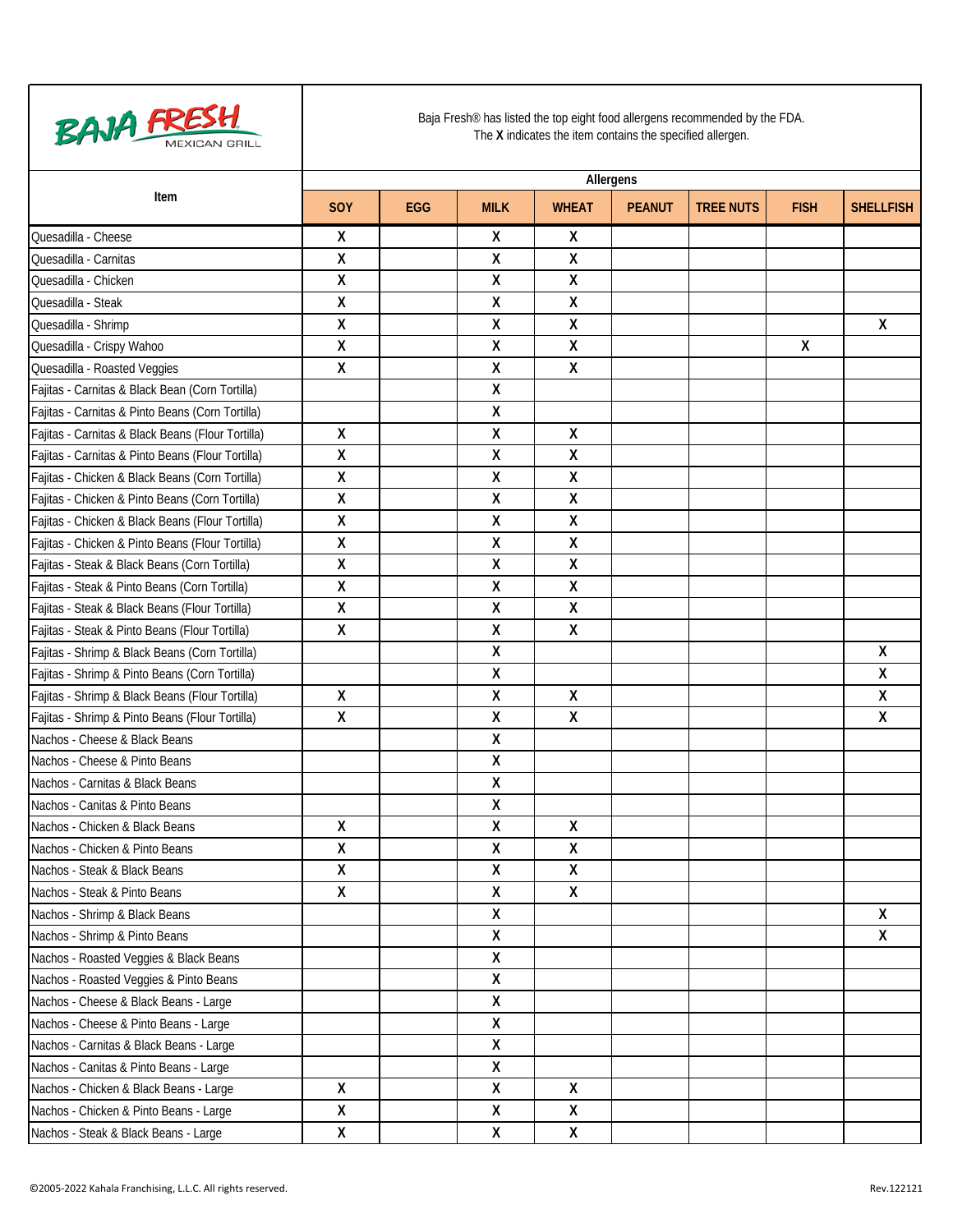| <b>BAJA FRESH</b>                              | Baja Fresh® has listed the top eight food allergens recommended by the FDA.<br>The X indicates the item contains the specified allergen. |            |             |              |               |                  |              |                    |  |  |  |
|------------------------------------------------|------------------------------------------------------------------------------------------------------------------------------------------|------------|-------------|--------------|---------------|------------------|--------------|--------------------|--|--|--|
| Item                                           | Allergens                                                                                                                                |            |             |              |               |                  |              |                    |  |  |  |
|                                                | SOY                                                                                                                                      | <b>EGG</b> | <b>MILK</b> | <b>WHEAT</b> | <b>PEANUT</b> | <b>TREE NUTS</b> | <b>FISH</b>  | <b>SHELLFISH</b>   |  |  |  |
| Nachos - Steak & Pinto Beans - Large           | Χ                                                                                                                                        |            | χ           | X            |               |                  |              |                    |  |  |  |
| Nachos - Shrimp & Black Beans - Large          |                                                                                                                                          |            | Χ           |              |               |                  |              | χ                  |  |  |  |
| Nachos - Shrimp & Pinto Beans - Large          |                                                                                                                                          |            | Χ           |              |               |                  |              | $\pmb{\mathsf{X}}$ |  |  |  |
| Nachos - Grilled Wahoo & Black Beans - Large   |                                                                                                                                          |            | Χ           | χ            |               |                  | $\pmb{\chi}$ | $\pmb{\mathsf{X}}$ |  |  |  |
| Nachos - Grilled Wahoo & Pinto Beans - Large   |                                                                                                                                          |            | Χ           | χ            |               |                  | $\pmb{\chi}$ | X                  |  |  |  |
| Nachos - Roasted Veggies & Black Beans - Large |                                                                                                                                          |            | Χ           |              |               |                  |              |                    |  |  |  |
| Nachos - Roasted Veggies & Pinto Beans - Large |                                                                                                                                          |            | χ           |              |               |                  |              |                    |  |  |  |
| Chicken Taquitos - Black Beans                 | χ                                                                                                                                        |            | Χ           | χ            |               |                  |              |                    |  |  |  |
| Chicken Taquitos - Pinto Beans                 | χ                                                                                                                                        |            | Χ           | χ            |               |                  |              |                    |  |  |  |
| <b>Breakfast</b>                               |                                                                                                                                          |            |             |              |               |                  |              |                    |  |  |  |
| Breakfast Burrito (No Tortilla)                |                                                                                                                                          | χ          | χ           |              |               |                  |              |                    |  |  |  |
| <b>Breakfast Burrito</b>                       | χ                                                                                                                                        | χ          | Χ           | χ            |               |                  |              |                    |  |  |  |
| Breakfast Burrito - Bacon                      | χ                                                                                                                                        | Χ          | Χ           | χ            |               |                  |              |                    |  |  |  |
| Breakfast Burrito - Sausage                    | Χ                                                                                                                                        | Χ          | Χ           | χ            |               |                  |              |                    |  |  |  |
| Breakfast Burrito - Steak                      | χ                                                                                                                                        | Χ          | Χ           | χ            |               |                  |              |                    |  |  |  |
| Breakfast Burrito - Veggie                     | Χ                                                                                                                                        | Χ          | Χ           | χ            |               |                  |              |                    |  |  |  |
| <b>Breakfast Taco</b>                          | Χ                                                                                                                                        | X          | Χ           | χ            |               |                  |              |                    |  |  |  |
| Breakfast Taco - Bacon                         | χ                                                                                                                                        | χ          | χ           | χ            |               |                  |              |                    |  |  |  |
| Breakfast Taco - Sausage                       | χ                                                                                                                                        | Χ          | Χ           | χ            |               |                  |              |                    |  |  |  |
| Breakfast Taco - Steak                         | χ                                                                                                                                        | X          | Χ           | Χ            |               |                  |              |                    |  |  |  |
| Breakfast Taco - Veggie                        | χ                                                                                                                                        | Χ          | Χ           | Χ            |               |                  |              |                    |  |  |  |
| Bacon                                          |                                                                                                                                          |            |             |              |               |                  |              |                    |  |  |  |
| Baja Papas                                     | χ                                                                                                                                        |            |             |              |               |                  |              |                    |  |  |  |
| Sausage                                        |                                                                                                                                          |            |             |              |               |                  |              |                    |  |  |  |
| Scrambled Eggs                                 |                                                                                                                                          | X          |             |              |               |                  |              |                    |  |  |  |
| Coffee (16oz)                                  |                                                                                                                                          |            |             |              |               |                  |              |                    |  |  |  |
| <b>Kids</b>                                    |                                                                                                                                          |            |             |              |               |                  |              |                    |  |  |  |
| Bean & Cheese Burrito - Black Beans            | χ                                                                                                                                        |            | χ           | Χ            |               |                  |              |                    |  |  |  |
| Bean & Cheese Burrito - Pinto Beans            | Χ                                                                                                                                        |            | Χ           | Χ            |               |                  |              |                    |  |  |  |
| Chicken Taquitos (2 taquitos)                  | Χ                                                                                                                                        |            | Χ           | Χ            |               |                  |              |                    |  |  |  |
| Quesadilla - Cheese                            | Χ                                                                                                                                        |            | Χ           | Χ            |               |                  |              |                    |  |  |  |
| Quesadilla - Chicken                           | Χ                                                                                                                                        |            | Χ           | χ            |               |                  |              |                    |  |  |  |
| Kids Sides:                                    |                                                                                                                                          |            |             |              |               |                  |              |                    |  |  |  |
| Fresh Apple Slices                             |                                                                                                                                          |            |             |              |               |                  |              |                    |  |  |  |
| Rice                                           |                                                                                                                                          |            |             |              |               |                  |              |                    |  |  |  |
| <b>Black Beans</b>                             |                                                                                                                                          |            |             |              |               |                  |              |                    |  |  |  |
| Pinto Beans                                    |                                                                                                                                          |            |             |              |               |                  |              |                    |  |  |  |
| Kids Milk                                      |                                                                                                                                          |            | χ           |              |               |                  |              |                    |  |  |  |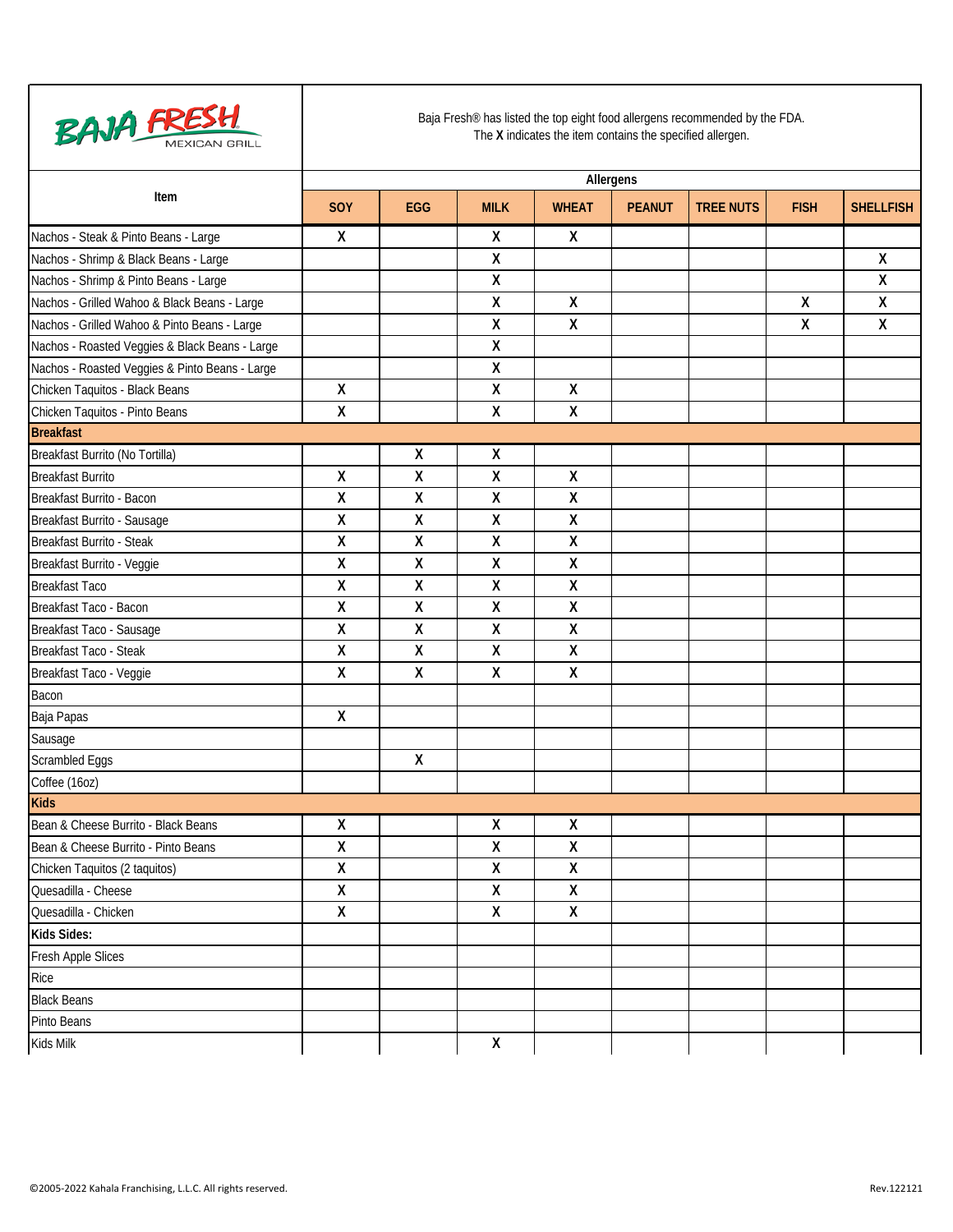

|                                  | Allergens          |              |                    |                    |               |                  |                         |                    |  |
|----------------------------------|--------------------|--------------|--------------------|--------------------|---------------|------------------|-------------------------|--------------------|--|
| Item                             | SOY                | EGG          | <b>MILK</b>        | <b>WHEAT</b>       | <b>PEANUT</b> | <b>TREE NUTS</b> | <b>FISH</b>             | <b>SHELLFISH</b>   |  |
| A La Carte & Sides               |                    |              |                    |                    |               |                  |                         |                    |  |
| Chips                            |                    |              |                    |                    |               |                  |                         |                    |  |
| Chips (5oz) & Guacamole (8oz)    |                    |              |                    |                    |               |                  |                         |                    |  |
| Churro                           | $\mathsf{X}$       | $\mathsf{X}$ | $\pmb{\mathsf{X}}$ | $\mathsf{X}$       |               |                  |                         |                    |  |
| Guacamole (8oz)                  |                    |              |                    |                    |               |                  |                         |                    |  |
| Pronto Guacamole (3oz)           |                    |              |                    |                    |               |                  |                         |                    |  |
| Pronto Nachos                    |                    |              | $\pmb{\mathsf{X}}$ |                    |               |                  |                         |                    |  |
| Pronto Queso (3oz)               |                    |              | $\pmb{\mathsf{X}}$ |                    |               |                  |                         |                    |  |
| Queso (8oz)                      |                    |              | $\pmb{\mathsf{X}}$ |                    |               |                  |                         |                    |  |
| Rice & Beans Plate - Black Beans |                    |              | $\pmb{\mathsf{X}}$ |                    |               |                  |                         |                    |  |
| Rice & Beans Plate - Pinto Beans |                    |              | $\pmb{\mathsf{X}}$ |                    |               |                  |                         |                    |  |
| Side Rice & Black Beans          |                    |              |                    |                    |               |                  |                         |                    |  |
| Side Rice & Pinto Beans          |                    |              |                    |                    |               |                  |                         |                    |  |
| Chicken Tortilla Soup            |                    |              | $\pmb{\mathsf{X}}$ | X                  |               |                  |                         |                    |  |
| <b>Tortilla Soup</b>             |                    |              | $\pmb{\mathsf{X}}$ |                    |               |                  |                         |                    |  |
| <b>Tostada Shell</b>             | $\pmb{\mathsf{X}}$ |              |                    | $\pmb{\mathsf{X}}$ |               |                  |                         |                    |  |
| Trio                             |                    |              |                    |                    |               |                  |                         |                    |  |
| <b>Individual Items</b>          |                    |              |                    |                    |               |                  |                         |                    |  |
| Avocado Slices                   |                    |              |                    |                    |               |                  |                         |                    |  |
| Baja Rice                        |                    |              |                    |                    |               |                  |                         |                    |  |
| <b>Black Beans</b>               |                    |              |                    |                    |               |                  |                         |                    |  |
| Carnitas (4oz)                   |                    |              |                    |                    |               |                  |                         |                    |  |
| Chicken (3.5oz)                  | $\pmb{\mathsf{X}}$ |              |                    | $\pmb{\mathsf{X}}$ |               |                  |                         |                    |  |
| Cilantro                         |                    |              |                    |                    |               |                  |                         |                    |  |
| Cilantro Onion Mix               |                    |              |                    |                    |               |                  |                         |                    |  |
| Corn Tortilla                    |                    |              |                    |                    |               |                  |                         |                    |  |
| <b>Diced Tomato</b>              |                    |              |                    |                    |               |                  |                         |                    |  |
| Flour Tortilla 12.5"             | $\pmb{\mathsf{X}}$ |              |                    | $\pmb{\mathsf{X}}$ |               |                  |                         |                    |  |
| Flour Tortilla 6"                | Χ                  |              |                    | $\pmb{\mathsf{X}}$ |               |                  |                         |                    |  |
| Jack Cheese Mix (2oz)            |                    |              | Χ                  |                    |               |                  |                         |                    |  |
| Jalapenos                        |                    |              |                    |                    |               |                  |                         |                    |  |
| Lime Rice                        |                    |              |                    |                    |               |                  |                         |                    |  |
| Lime Wedges                      |                    |              |                    |                    |               |                  |                         |                    |  |
| Pinto Beans                      |                    |              |                    |                    |               |                  |                         |                    |  |
| Roasted Veggies (4oz)            |                    |              |                    |                    |               |                  |                         |                    |  |
| Romaine Lettuce                  |                    |              |                    |                    |               |                  |                         |                    |  |
| Shrimp                           |                    |              |                    |                    |               |                  |                         | $\pmb{\mathsf{X}}$ |  |
| Steak (3.5oz)                    | $\overline{X}$     |              |                    | $\overline{X}$     |               |                  |                         |                    |  |
| <b>Tortilla Strips</b>           | $\pmb{\mathsf{X}}$ |              |                    |                    |               |                  |                         |                    |  |
| Crispy Wahoo                     |                    |              |                    | $\mathsf{X}$       |               |                  | $\pmb{\mathsf{X}}$      |                    |  |
| Grilled Wahoo                    |                    |              |                    |                    |               |                  | $\overline{\mathsf{X}}$ |                    |  |
| Whole Wheat Tortilla 10"         |                    |              |                    | $\mathsf X$        |               |                  |                         |                    |  |